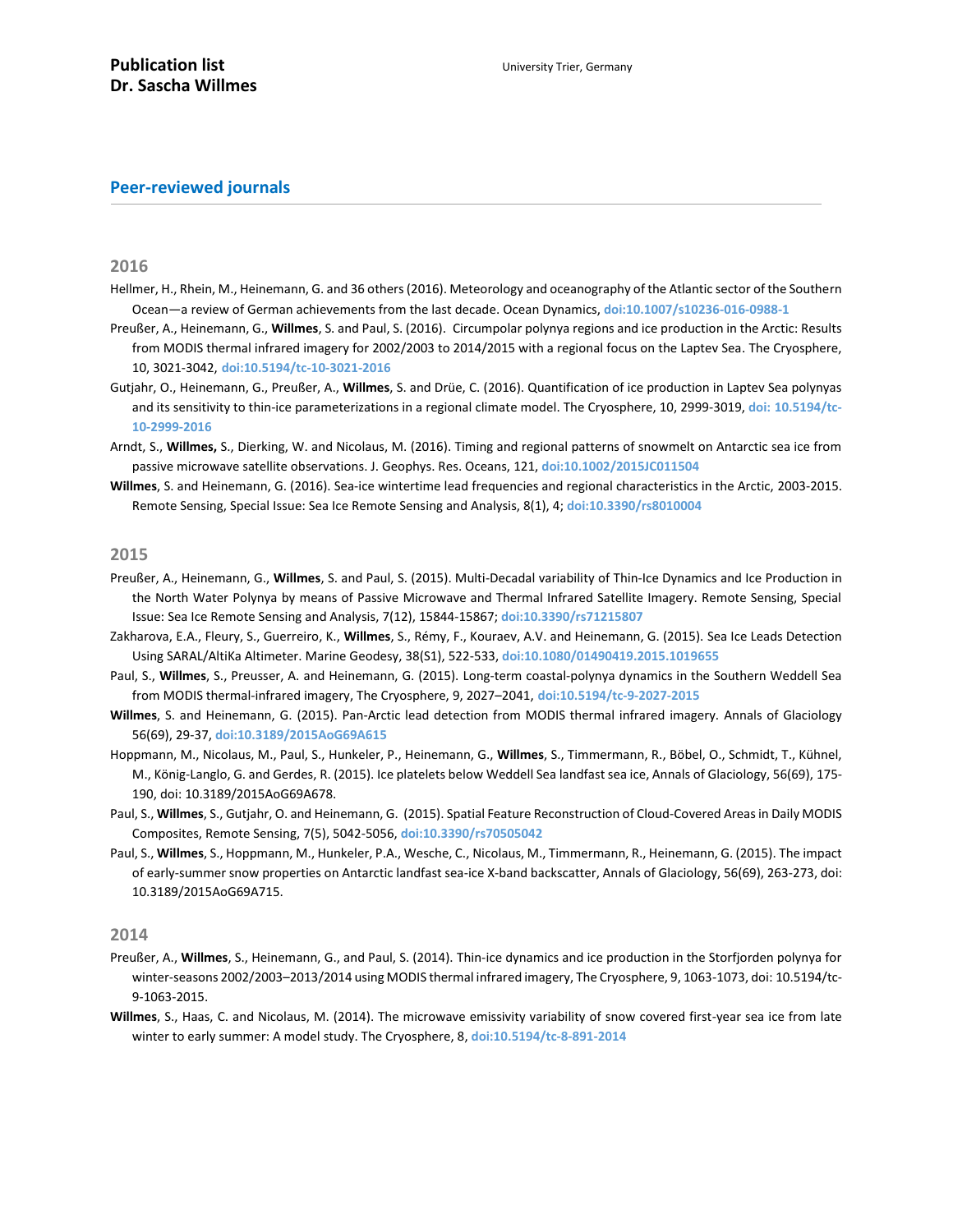- Jardon, F., Vivier, F., Bouruet-Aubertot, P., Lourenco, A., Cuypers, Y., **Willmes**, S. (2013). Ice Production in Storfjorden (Svalbard) estimated from a model based on AMSR-E observations: impact on water mass properties. Journal of Geophysical Research: Oceans, 119, 377-393, doi: 10.1002/2013JC009322.
- Bauer, M., Schröder, D., Heinemann, G., W**illmes**, S. and Ebner, L. (2013). Quantifying polynya ice production in the Laptev Sea with the COSMO model. Polar Research 32, 0, DOI: 10.3402/polar.v32i0.20922.
- Adams, S., **Willmes**, S., Schröder, D., Heinemann, G., Bauer, M., Krumpen, T. (2013). Improvement and sensitivity analysis of thermal thin-ice retrievals. IEEE Transactions on Geoscience and Remote Sensing 99, doi 10.1109/TGRS.2012.2219539.

#### **2012**

Krumpen, T., Janout, M., Hodges, K.I., Gerdes, R., Girard-Ardhuin, F., Hölemann, J.A., and **Willmes**, S. (2012). Variability and trends in Laptev Sea ice outflow between 1992–2011. The Cryosphere, 6, 1–40.

#### **2011**

- **Willmes**, S., Adams, S., Schroeder, D. and Heinemann, G. (2011). Spatiotemporal variability of sea-ice coverage, polynya dynamics and ice production in the Laptev Sea between 1979 and 2008. Polar Research 2011, 30, 5971, doi: 10.3402/polar.v30i0.5971
- **Willmes**, S., Haas, C. and Nicolaus, M. (2011). High radar-backscatter regions on Antarctic sea ice and their relation to sea-ice and snow properties and meteorological conditions. Int. Journal of Remote Sensing, 32, **[doi:10.1080/01431161003801344](http://dx.doi.org/10.1080/01431161003801344)**
- Kern, S., Ozsoy-Cicek, B., **Willmes**, S., Nicolaus, M., Haas, C. and Ackley, S. (2011). An intercomparison between AMSR-E snow depth and satellite C- and Ku-Band radar backscatter data for Antarctic sea ice. Annals of Glaciology, 52 (57), 279-290.

#### **2010**

- Dmitrenko I.A., Kirillov, S.A., Krumpen, T., Makhotin, M., Abrahamsen, E.P., **Willmes**, S., Bloshkina, E., Hölemann, J.A., Kassens, H. and Wegner, C. (2010). Wind-driven diversion of summer river runoff preconditions the Laptev Sea coastal polynya hydrography: Evidence from summer-to-winter hydrographic records of 2007-2009. Continental Shelf Research, 30 (15), 1656- 1664.
- Bauch, D., Hölemann, J., **Willmes** S., Gröger, M., Novikhin, A., Nikulina, A., Kassens, H. and Timokhov, L., (2010). Changes in distribution of brine waters on the Laptev Sea shelf in 2007. Journal of Geophysical Research, 115(C11008), doi:10.1029/2010JC006249.
- **Willmes**, S., Krumpen, T., Adams, S., Rabenstein, L., Haas, C., Hendricks, S., Heinemann, G. and Hölemann, J. (2010). Cross-Validation of polynya monitoring methods from multi-sensor satellite and airborne data: A case study. Canadian Journal of Remote Sensing, 36 Supplement S1, S196-S210.

## **2009**

- **Willmes**, S., C. Haas, M. Nicolaus, and J. Bareiss (2009), Satellite microwave observations of the interannual variability of snowmelt on sea ice in the Southern Ocean, Journal of Geophysical Research, 114, C03006, doi:10.1029/2008JC004919.
- Nicolaus, M., C. Haas and S. **Willmes**, 2009. Evolution of first- and second-year snow properties on sea ice in the Weddell Sea during late spring. Journal of Geophysical Research, 114, D17109, doi:10.1029/2008JD011227.

### **2008 and earlier**

- Haas, C., Nicolaus, M., **Willmes**, S., Worby, A. and Flinspach, D. (2008). Sea ice and snow thickness and physical properties of an ice floe in the western Weddell Sea and their changes during spring warming. Deep Sea Research II, 55(8-9), Special Issue: Ice Station Polarstern (ISPOL): Results of interdisciplinary studies on a drifting ice floe in the western Weddell Sea, 963-974.
- Nicolaus, M., Haas, C., **Willmes**, S. and Bareiss, J. (2006). Differences of snow melting on Arctic and Antarctic sea ice during spring and summer. Annals of Glaciology, 44, 147-153.
- **Willmes**, S., Bareiss, J., Haas, C. and Nicolaus, M. (2006). The importance of diurnal processes for the seasonal cycle of sea-ice microwave brightness temperatures during summer in the Weddell Sea. Annals of Glaciology, 44, 297-302.